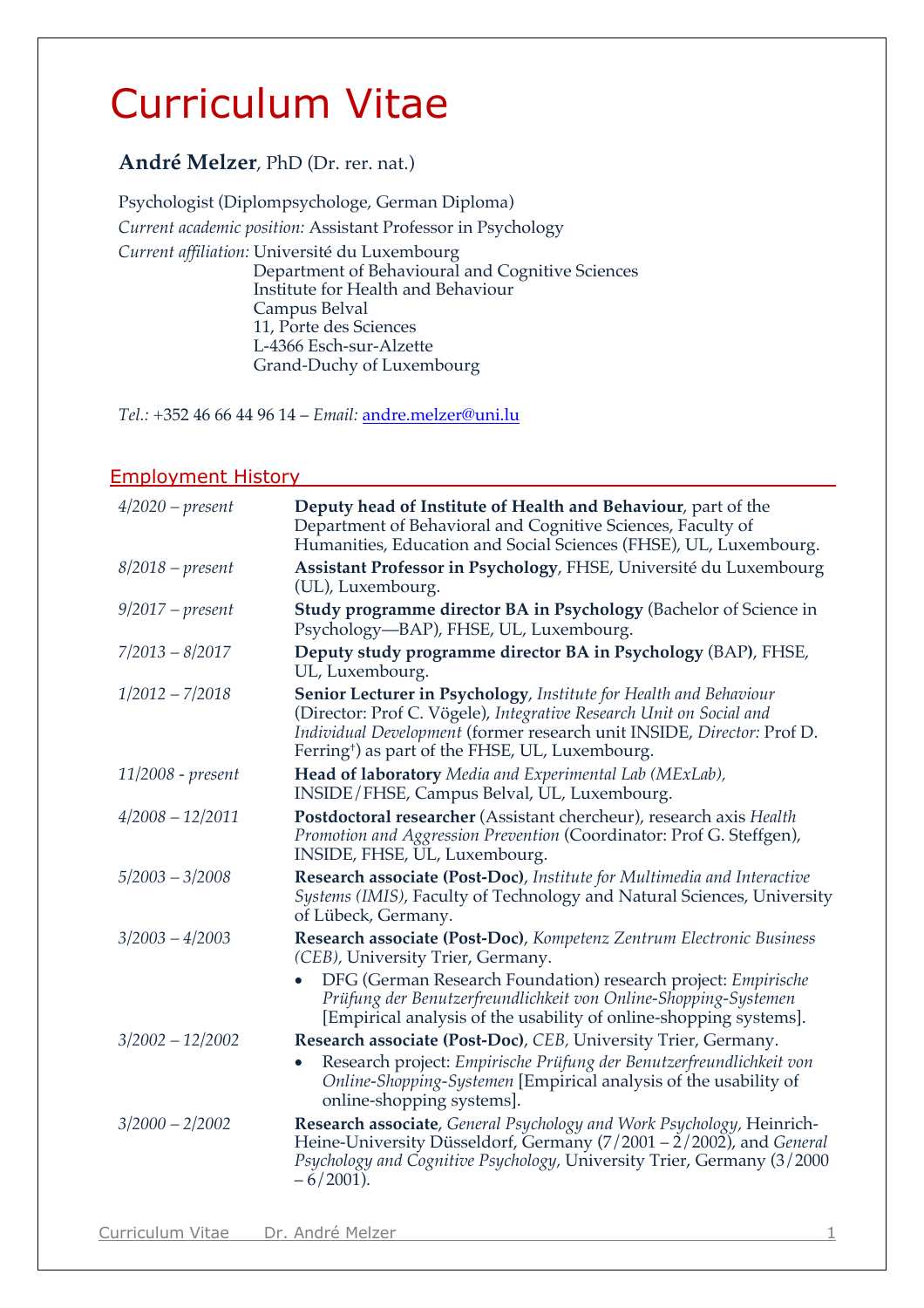|                               | DFG research project: Prüfung von Modellen über inhibitorische<br>$\bullet$<br>Mechanismen selektiver Aufmerksamkeit in der akustischen Modalität<br>[Testing models of inhibitory mechanisms of selective attention in<br>the acoustic modality].                                                                                                                                                                                                                                                                                |
|-------------------------------|-----------------------------------------------------------------------------------------------------------------------------------------------------------------------------------------------------------------------------------------------------------------------------------------------------------------------------------------------------------------------------------------------------------------------------------------------------------------------------------------------------------------------------------|
| $1/1996 - 2/2000$             | Research associate, General Psychology and Cognitive Psychology,<br>University Trier, Germany.<br>DFG research project: Räumliche Repräsentationen und Handlungen<br>$\bullet$<br>[Spatial representations and actions].<br>DFG research project: Die Unterscheidung von Routen- und<br>$\bullet$<br>Überblickswissen [On the distinction between route knowledge and<br>survey knowledge].<br>DFG research project: Implizite Behaltensphänomene beim visuellen<br>$\bullet$<br>Vorstellen [Implicit memory and mental imagery]. |
| <b>Academic Qualification</b> |                                                                                                                                                                                                                                                                                                                                                                                                                                                                                                                                   |
| $8 - 9/2007$                  | Internship:<br>Aggression Research Group (Prof. L. Rowell Huesmann, PhD), Research<br>Center for Group Dynamics, Institute for Social Research, University of<br>Michigan, Ann Arbor, MI.                                                                                                                                                                                                                                                                                                                                         |
| 2/2002                        | PhD Psychology (Doktor der Naturwissenschaften - Dr. rer. nat.) [PhD,<br>doctor of natural sciences], <b>dissertation</b> [doctoral thesis]: Von roten<br>Autos und blauen Töpfen: Farbinformationen in impliziten und expliziten<br>Gedächtnistests [On red cars and blue pots: Color information in implicit<br>and explicit memory tests], University Trier, Germany. Grading: summa<br>cum laude. Supervisors: Prof W. Wippich & Prof K.-F. Wender                                                                            |
| 12/1995                       | Diploma Psychology: Graduation [German diploma], University Trier,<br>Germany. Grading: sehr gut ( $\varnothing$ 1.38) [equivalent to "A"]                                                                                                                                                                                                                                                                                                                                                                                        |
|                               | Diploma thesis: Implizite und explizite Erinnerungen an neue<br>Assoziationen: Eine neuropsychologische Studie [Implicit and explicit<br>memory for new associations: A neuropsychological study], University<br>Trier, Germany. Supervisor: Prof W. Wippich, University Trier                                                                                                                                                                                                                                                    |
| 7-9/1992                      | Internship:<br>Internship as part of the study of Psychology at Hardtwaldklinik I, Bad<br>Zwesten, Germany: Abteilung Neuropsychologie [Neurological Clinic].                                                                                                                                                                                                                                                                                                                                                                     |
| 10/1988                       | Study of Psychology at the University Trier, Germany.                                                                                                                                                                                                                                                                                                                                                                                                                                                                             |

# Professional Memberships<br>
Professional Memberships

| $2021 - present$ | Member of the Editorial Board, Journal of Media Psychology                                                                                                                                              |
|------------------|---------------------------------------------------------------------------------------------------------------------------------------------------------------------------------------------------------|
| $2014 - 2018$    | Council Member, International Society for Research on Aggression (ISRA)                                                                                                                                 |
| $2013 - present$ | International Communication Association (ICA)                                                                                                                                                           |
| $2010$ – present | Association for Psychological Science (APS)                                                                                                                                                             |
| $2009 - present$ | International Society for Research on Aggression (ISRA)                                                                                                                                                 |
| $2008 - present$ | Deutsche Gesellschaft für Psychologie (DGPS), Fachgruppe Medieninfor-<br>matik & Fachgruppe Sozialpsychologie [German Psychological Society,<br>Media Psychology division & Social Psychology division] |
| $2006 - present$ | Working Group 14.4 "Games and Entertainment Computing" (IFIP Technical<br>Committee 14 "Entertainment Computing")                                                                                       |
| $2006 - 2015$    | Gesellschaft für Informatik (GI) [German Society for Computer Science]                                                                                                                                  |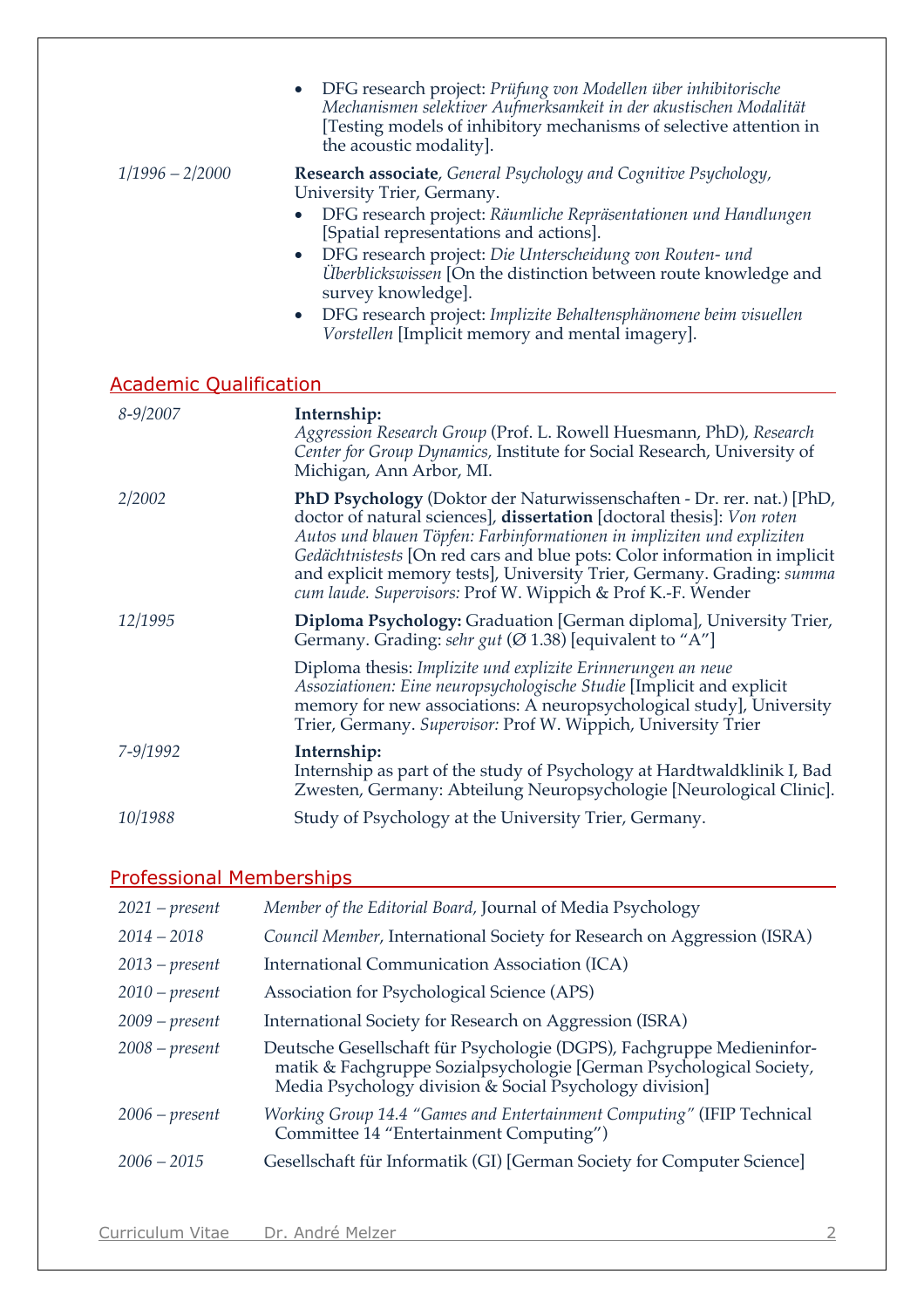# PhD Supervision and PhD Committee Memberships

| $1/2022$ – present  | Martin Delhove, M.Sc.: "Violent video game use and aggression: moving beyond<br>the debate", Leopold-Franzens-University Innsbruck, Austria.                                                                                                                                                                                           |
|---------------------|----------------------------------------------------------------------------------------------------------------------------------------------------------------------------------------------------------------------------------------------------------------------------------------------------------------------------------------|
| $1/2022$ – present  | Gary L. Wagener, M.Sc.: "Video game effects on stress levels and the moderating<br>role of personality factors", Université du Luxembourg.                                                                                                                                                                                             |
| $10/2019 - present$ | Claire van Duin, M.Sc.: "The effect of electronic media communication on the<br>health, health behavior and social relationships of adolescents", Université du<br>Luxembourg.                                                                                                                                                         |
| $4/2019$ – present  | Martha Fernandez de Henestrosa, M.Sc.: "New developments of the job<br>demands-resource model", Université du Luxembourg.                                                                                                                                                                                                              |
| $2/2019$ – present  | Miriam-Linnea Hale, M.Sc.: "From stereotypes to hostile sexism $-A$<br>psychological analysis of conceptions about gender", Université du<br>Luxembourg.                                                                                                                                                                               |
| $4/2018$ – present  | Elisabeth Holl, M.A.: "Video games and moral adjustment", Université du<br>Luxembourg.                                                                                                                                                                                                                                                 |
| $1/2018 - 6/2021$   | Djenna Hutmacher, M.Sc.: "Contribution of physical education to physical<br>activity motivation", Université du Luxembourg. Dr Hutmacher now<br>works at Elisabeth, Social Services in Luxembourg. RG 4,33                                                                                                                             |
| $7/2015 - 6/2018$   | Philipp Sischka, Dipl.-Soz.: "Workplace bullying: Validation of a measurement<br>and the role of competition, passive-avoidant leadership style, psychological<br>contract violation and basic need frustration", Université du Luxembourg.<br>Dr Sischka now works as Research Scientist at UL. $h = 8$ , RG 14.63                    |
| $2/2015 - 1/2018$   | Jory Deleuze, M.A.: "Disentangling the psychological processes underlying the<br>problematic use of online video games", Université catholique de Louvain,<br>Belgium.<br>Dr Deleuze now works as Psychological Coordinator in the Department<br>of Clinical Research & Scientific Publication, Namur, Belgium. $h = 13$ ,<br>RG 23.93 |

# Ad-hoc Reviewer (Research grants)

- Fonds zur Förderung der wissenschaftlichen Forschung (FWF; Austria)
- Social Sciences and Humanities Research Council of Canada
- Studienstiftung des deutschen Volkes (Germany)
- The Netherlands Organisation for Scientific Research (NWO), Social Sciences and Humanities Domain

# Ad-hoc Reviewer (Peer-reviewed Journals)

| Aggressive Behavior                                                | Journal of Adolescent Health               |
|--------------------------------------------------------------------|--------------------------------------------|
| <b>Communication Research</b>                                      | Journal of Applied Social Psychology       |
| Computers in Human Behavior                                        | Journal of Family Communication            |
| Cyberpsychology, Behavior, and Social                              | Journal of Media Psychology                |
| Networking                                                         | Quarterly Journal of Experim. Psychology   |
| Cyberpsychology: Journal of Psychosocial<br>Research on Cyberspace | Personality and Social Psychology Bulletin |
| <b>Entertainment Computing</b>                                     | Psychology of Popular Media                |
| European Journal of Social Psychology                              | Psychology of Violence                     |
| International Journal of Psychology                                | Social Psychology and Personality Science  |
| Journal of Abnormal Child Psychology                               | Societies                                  |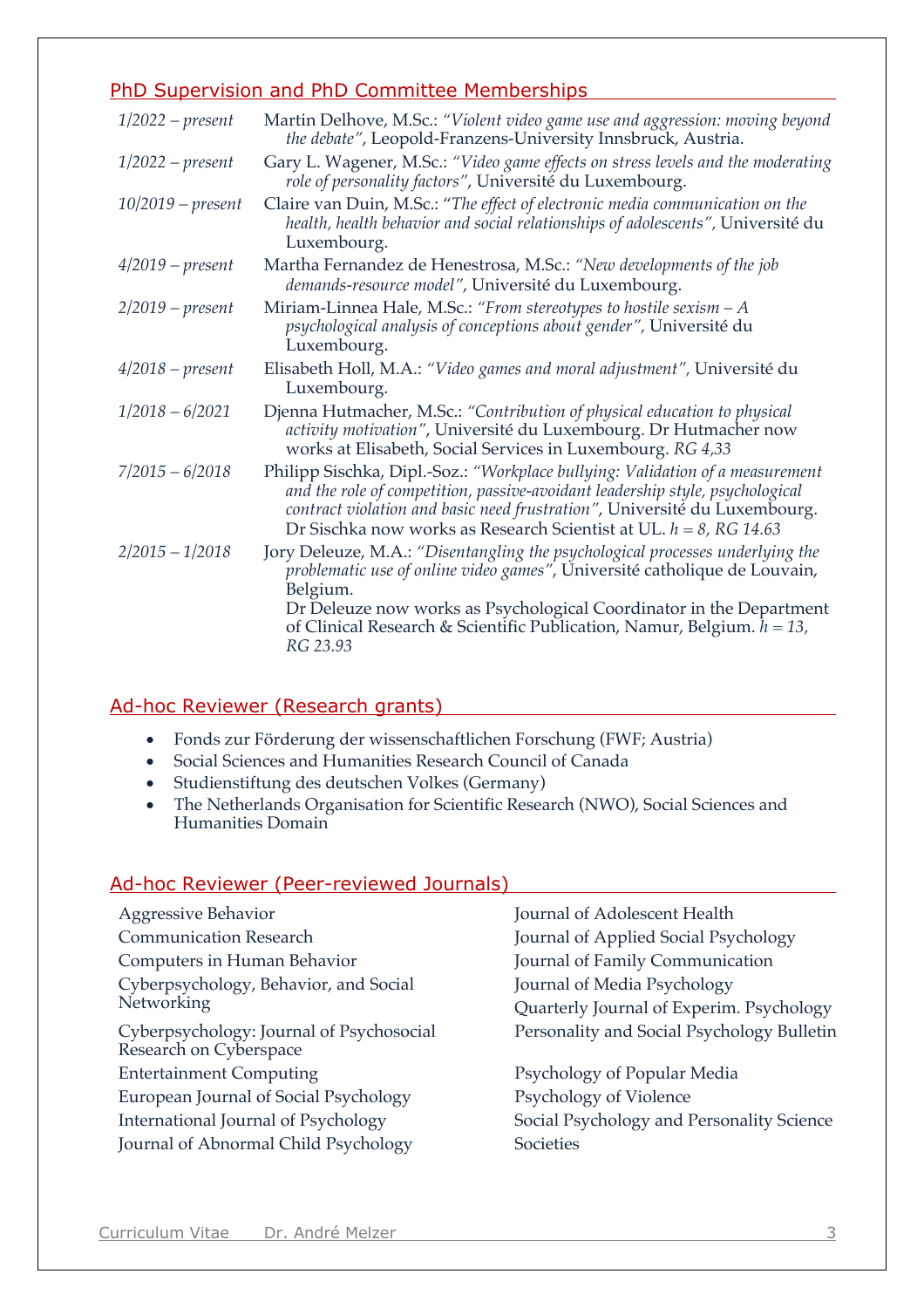# Grants, Fundings, and Awards

| 2022                    | Grant (111,021 EUR); Research project Zwischenbewertung (Halbzeitbewertung)<br>des Nationalen LGBTI-Aktionsplans (PAN LGBTI) [Interim evaluation (mid-term<br>review) of the National LGBTI Action Plan (PAN LGBTI)], Ministère de la<br>Famille, de l'Intégration et à la Grande Région [Luxembourgish Ministry for<br>Family, Integration and the Greater Region], Grand Duchy of Luxembourg. |
|-------------------------|-------------------------------------------------------------------------------------------------------------------------------------------------------------------------------------------------------------------------------------------------------------------------------------------------------------------------------------------------------------------------------------------------|
| 2020                    | Grant (9,000 EUR); Project partner in HORIZON 2020 project "Children<br>Online: Research and Evidence (CO:RE)", European Commission.                                                                                                                                                                                                                                                            |
| 2019                    | Grant (204,946 EUR); Funding of PhD position M.-L. Hale "From stereotypes to<br>hostile sexism – A psychological analysis of conceptions about gender", Ministère de<br>l'égalité des chances entre les femmes et les hommes [Luxembourgish Ministry<br>of Equal Opportunities for Women and Men], Grand Duchy of Luxembourg.                                                                   |
| 2018                    | Grant (39,728 EUR); Research project Geschlechterbezogene Rollen und<br>Geschlechterstereotype bei Kindern und Jugendlichen in Luxemburg [Children and<br>adolescents' gender-related roles and stereotypes], Ministère de l'égalité des<br>chances entre les femmes et les hommes [Luxembourgish Ministry of Equal<br>Opportunities for Women and Men], Grand Duchy of Luxembourg.             |
| 2016                    | <b>Award:</b> Hennicot-Schoepges award for Excellence in Teaching 2014/2015,<br>Faculty of Language and Literature, Humanities, Arts and Education,<br>University of Luxembourg.                                                                                                                                                                                                                |
|                         | Lecture trip funding (1,200 EUR); EU Erasmus+ Staff Mobility Programme:<br>University of Akureyri, Iceland.                                                                                                                                                                                                                                                                                     |
| $2013 - 2015$           | Grant (177,197 EUR); Research project Stereotype Geschlechterrollen in den<br>Medien (SGM) [Stereotypical gender roles in the media], Ministère de l'égalité<br>des chances [Luxembourgish Ministry of Gender Equality], Grand Duchy of<br>Luxembourg.                                                                                                                                          |
| 2012                    | Grant (13,750 EUR); Expert contribution to "Analyse des Effizienzforschungs-<br>ansatzes Deep Impact für Out-of-Home Werbekampagnen durch Erfassen<br>impliziter Informationen" [Analysis of the Deep Impact approach aimed at<br>measuring the efficiency of out-of-home advertising using implicit<br>information], Ströer Media Deutschland GmbH, Köln.                                      |
| $2009 - 2012$           | Grant (380,000 EU); internal funding of the Université du Luxembourg:<br>Research project Preventing violence and aggressive behaviour in children and<br>adolescents using interactive media instruments: an international research project<br>(PREVAMI); together with Prof. Dr. G. Steffgen, University of Luxembourg.                                                                       |
| $2010 - 2011$           | Grant (2,500 EUR); European Commission (Safer Internet Programme):<br>Luxembourgish-speaking researcher for the $2nd$ assessment of the<br>implementation of the Safer Social Networking Principles for the EU.                                                                                                                                                                                 |
| 2010                    | Grant (13,900 EUR); Expert contribution to the "Bahnhofs-Feldstudie –<br>Wahrnehmen und Erinnern von Plakatwerbung im Werbeumfeld Bahnhof"<br>[Train station field study - Perception and memory for poster advertising in<br>train stations], Ströer Media Deutschland GmbH, Köln.                                                                                                             |
| $2009 - 2010$           | Grant (2,450 EUR); European Commission (Safer Internet Programme):<br>Luxembourgish-speaking researcher for the assessment of the implementation<br>of the Safer Social Networking Principles for the EU; together with Prof. Dr. G.<br>Steffgen, Université du Luxembourg.                                                                                                                     |
| 2007                    | <b>Lecture trip funding (1,250 EUR; German Research Foundation (DFG):</b><br>University of Michigan, Ann Arbor, MI; University of Arizona, Tucson, AZ,<br>USA.                                                                                                                                                                                                                                  |
|                         | <b>Outstanding Paper Award IADIS International Conference on Cognition and</b><br>Exploratory Learning in the Digital Age: A. Melzer, L. Hadley, M. Glasemann, S.<br>Werner, T. Winkler & M. Herczeg (2007): Using iterative design and development<br>for mobile learning systems in school projects.                                                                                          |
| <b>Curriculum Vitae</b> | <u>Dr. André Melzer</u><br>$\overline{4}$                                                                                                                                                                                                                                                                                                                                                       |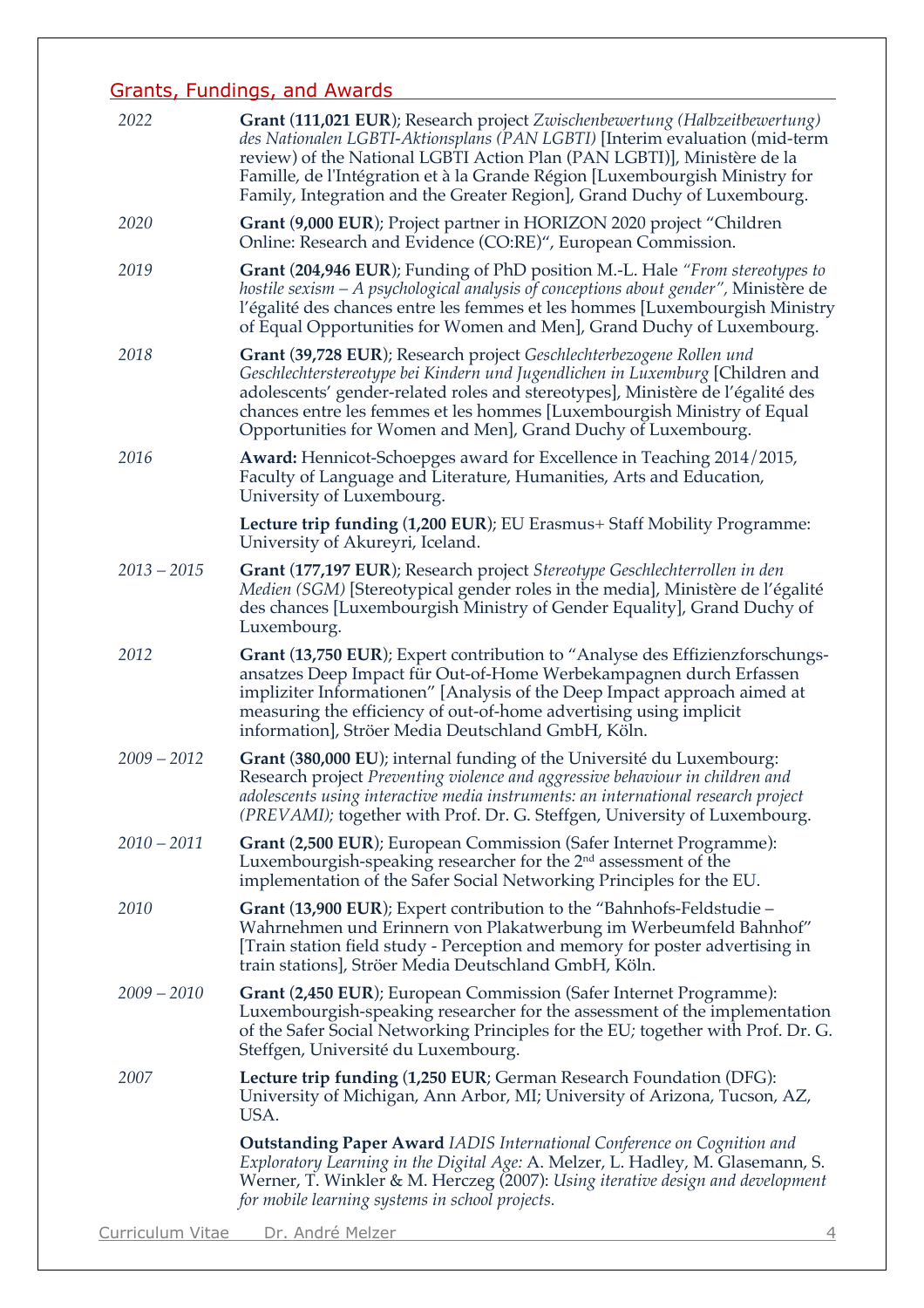*2003-2005* **DFG** research project *Empirische Prüfung der Benutzerfreundlichkeit von Online-Shopping-Systemen* [Empirical analysis of the usability of online-shopping systems] to K.-F. Wender, University Trier (funded position *ad personam* A. Melzer, also co-author of the grant proposal).

# Teaching Experiences

## **UNIVERSITY OF LUXEMBOURG:**

### **Doctoral School of Humanities and Social Sciences:**

• **Seminar:** Media Use and Effects – A Multidisciplinary Perspective (EN)

#### **Master of Science in Psychology: Psychological intervention**

• **Seminar**: Media Psychology: Theories and Applications (EN)

#### **Bachelor of Science in Psychology**

- Lecture: Psychologie studieren [Introduction to the Study of Psychology]
- **Lecture**: Sozialpsychologie III Soziale Kognition [Social Psychology III Social Cognition]
- **Lecture**: Sozialpsychologie II Spezielle Themen und Anwendung [Social Psychology II – Selected Topics and Application]
- **Seminar**: Einführung in die Medienpsychologie [Introduction to Media Psychology]
- **Seminar**: Wissenschaftliches Arbeiten [Research Tools]
- **Seminar:** Experimentalpraktikum [Practical Training in Experimental Psychology]
- **Seminar:** Wissenschaftliches Schreiben [Acadamic writing]
- **Seminar:** Kolloquium Bachelorarbeit [Colloquium bachelor thesis]

#### **Master in Information System Security Management**

[Professional Master 2 – lifelong learning]

• **Seminar**: Human risks (EN)

### **UNIVERSITY OF LÜBECK (Germany):**

**Medieninformatik** (Diploma)**, Fachbereich Informatik** [Media Design and Computer Science, Faculty of Computer Science]

- **Lecture:** Psychologische Grundlagen der Medieninformatik [Psychological Foundations of Digital Media]
- **Lecture:** Wahrnehmungs- und Kognitionspsychologie [Perception and Cognition]
- Lecture: Arbeits- und Medienpsychologie [Work Psychology and Media Psychology]
- **Lecture:** Hypermedia-Systeme [Hypermedia Systems]
- **Seminar:** Entertainment Computing
- **Seminar:** Anleitung zum wissenschaftlichen Arbeiten [Basic Elements in Scientific Work and Research]

#### **UNIVERSITY TRIER (Germany):**

**Psychologie** (Diploma) [Psychology]

• **Seminar**: Experimentalpsychologisches Praktikum [Practical Training in Experimental Psychology]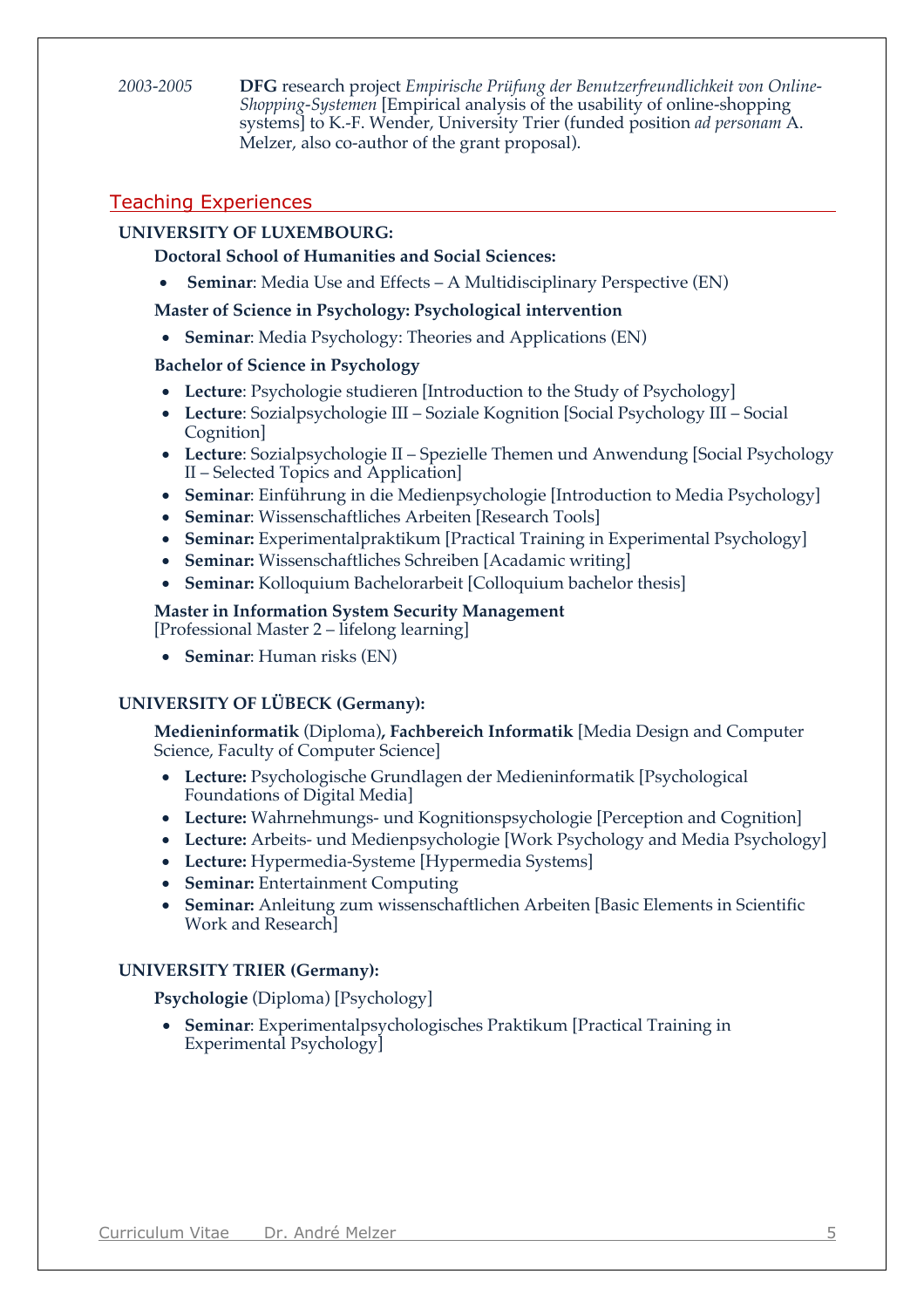# Publications

## Monographs and Book Chapters

2022 Hale, M.-L., Holl, E., & Melzer, A. (in press). Geschlechterbezogene Rollen und Stereotype und ihre Auswirkungen auf das Leben Jugendlicher und junger Erwachsener. In H. E. Willems & R. Samuel (Hrsg.), *Gesundheit, Wohlbefinden und gesundheitsrelevantes Verhalten im Jugendalter – interdisziplinäre Perspektiven, empirische Befunde, handlungsfeldbezogene Ansätze und internationale Perspektiven*. Springer.

Hale, M. & Melzer, A. (in press). #LearningGender - Media representations of gender and their effects on gender socialization. In S. Kerger & L. Brasseur (Eds.), *Gender and education in Luxembourg and beyond: Local challenges and new perspectives.* Melusina Press.

- 2021 Holl, E., & Melzer, A. (2021) Kill or spare moral decision-making in video games. In J. Baalsrud Hauge, J. C. S. Cardoso, L. Roque, & P.A. Gonzalez-Calero (Eds). *Entertainment Computing – ICEC 2021* (pp. 88-99). Lecture Notes in Computer Science, vol 13056. Springer. https://doi.org/10.1007/978-3-030-89394-1\_7
	- Melzer, A. & Holl, E. (2021). Players' moral decisions in virtual worlds: Morality in video games. In P. Vorderer & C. Klimmt (Eds.), *The Oxford Handbook of Entertainment Theory* (pp. 671-689)*.* Oxford University Press.

Melzer, A. & Holl, E., & Hale, M.-L., Schatto-Eckrodt, T. & Frischlich, L. (2021). Mediennutzung und Medienwirkung in Zeiten der Pandemie. In C. Benoy (Hrsg.), *COVID-19 – Ein Virus nimmt Einfluss auf unsere Psyche* (2. Aufl.), S. 95-108. Kohlhammer.

2020 Holl, E., Hale M.-L., & Melzer, A. (2020). Corona and the media. In G. Mein & J. Pause (Eds.), *The Ends of Humanities - Volume 2: Self and Society in the Corona Crisis. Perspectives from the Humanities and Social Sciences.* Melusina Press. https://doi.org/10.26298/607zrt92

Melzer, A. (2020). Von Pong zur Panik? Videospiele als gesellschaftlich relevantes Forschungsthema. In W. Amann & H. Sieburg (Hrsg.), *Spiel-Werke. Perspektiven auf literatische Spiele und Games,* S. 183-204*.* transcript-Verlag.

Melzer, A. & Holl, E., & Hale, M.-L. (2020). Mediennutzung in den Zeiten von Pandemie und Lockdown. In C. Benoy (Hrsg.), *COVID-19 – Ein Virus nimmt Einfluss auf unsere Psyche*, S. 112-121. Kohlhammer.

- 2019 Melzer, A. (2019). Of princesses, paladins, and player motivations: Gender stereotypes and gendered perceptions in video games. In D. Pietschmann, B. Liebold, B. Lange & J. Breuer (Eds.), *Evolutionary psychology and digital games. Digital hunter-gatherers* (pp. 205- 220)*.* Routledge.
- 2014 Happ, C. & Melzer, A. (2014). *Empathy in violent video games.* Macmillan. Happ, C., Melzer, A. & Steffgen, G. (2014). Gewalthaltige Computerspiele. In T. Porsch & S. Pieschl (Hrsg.), *Neue Medien und deren Schatten* (S. 191-218). Hogrefe. Melzer, A. (2014). Mediennutzung und Medienwirkung. In G. Steffgen, G. Michaux & D. Ferring (Hrsg.), *Psychologie in Luxemburg. Ein Handbuch* (S. 254-260). Luxemburg. Steffgen, G. & Melzer, A. (2014). Bachelor académique en Psychologie. In G. Steffgen, G. Michaux & D. Ferring (Hrsg.), *Psychologie in Luxemburg. Ein Handbuch* (S. 135-140). Editions Guy Binsfeld.
- 2013 Melzer, A. (2013). Spielen mit Gewalt Gewalt in digitalen Spielen. In C. Gudehus & M. Christ (Hrsg.), *Gewalt. Ein interdisziplinäres Handbuch* (S. 289-294)*.* J.B. Metzler.
- 2012 Scientific Program Committee and Organization Committee (Eds.) (2012). *XXth ISRA World Meeting 2012 at the University of Luxembourg. Abstract Book.* Université du Luxembourg.

Publications Dr. André Melzer 6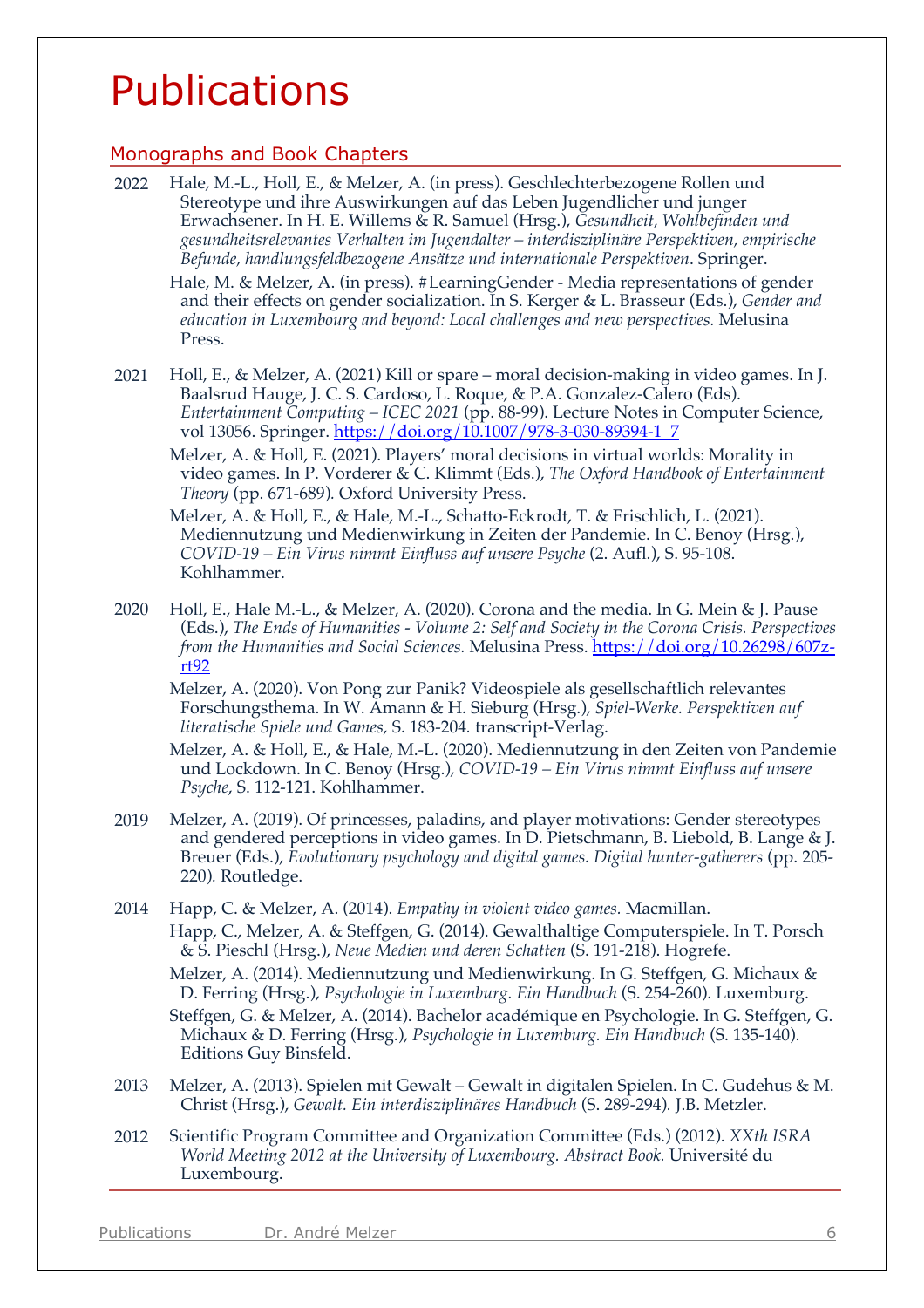- 2011 Happ, C., Melzer, A., & Steffgen, G. (2011). Bringing empathy into play: On the effects of empathy on violent and nonviolent video games. In J. Anacleto, S. Fels, N. Graham, B. Kapralos, M. Saif El-Nasr, & K. Stanley (Eds.), *Entertainment Computing – ICEC 2011, LNCS 6972.* pp. 371-374. Springer.
- 2010 Melzer, A., Derks, I., Heydekorn, J. & Steffgen, G. (2010). Click or strike: Realistic versus standard game controls in violent video games and their effects on aggression. In H. S. Yang et al. (Eds.), *ICEC 2010, LNCS 6243.* pp. 171-182. Springer.
	- Melzer, A., Happ, C., & Steffgen, G. (2010). Violence for the masses: The impact of violence in electronic mass media. In M. Herzog-Evans (Ed.), *Transnational criminology manual* (pp. 701-718). Wolf Legal Publishers.
	- Melzer, A., Kindsmüller, M. C. & Herczeg, M. (2010). Audioworld: A spatial audio tool for acoustic and cognitive learning. In R. Nordahl et al. (Eds.), *HAID 2010, LNCS 6306*, pp. 46–54. Springer.

Steffgen, G., Pfetsch, J., König, A. & Melzer, A. (2010). Effects of traditional bullying and empathy on cyberbullying. In R. Zukauskiene (Ed.), *Proceedings of the XIV European Conference on Developmental Psychology ECDP,* pp. 4751-4780. Medimond.

2008 Kindsmüller, M.C., Melzer, A. & Mentler, T. (2008). Online communities and online community building. In M. Khosrow-Pour (Ed.), *Encyclopedia of Information Science and Technology* (2nd Ed.) (pp. 2899-2905). Information Science Publishing.

Melzer, A., Bushman, B. J. & Hofmann, U. G. (2008). When items become victims: Brand memory in violent and nonviolent games. In S. M. Stevens & S. Saldamarco (Eds), ICEC'08, LNCS 5309 (pp. 11-22). Springer.

2007 Melzer, A. (2007). *Farbe erinnern. Farbinformationen in impliziten und expliziten Gedächtnistests.* [Remembering color. Color in implicit and explicit tests of memory.] VDM Verlag.

Melzer, A., Hadley, L., Glasemann, M., Werner, S., Winkler, T., & Herczeg, M. (2007). Using iterative design and development for mobile learning systems in school projects. In Kinshuk, D.G. Sampson, J.M. Spector & P. Isaías (Eds.), Proceedings of ICEC CELDA 2007 (pp. 65-72). IADIS Press.

2006 Melzer, A., Herczeg, M. & Jeskulke, O. (2006). Interaction and participation in radio plays: a novel approach to an old medium. In In R. Harper, M. Rauterberg, & M. Combetto (Eds.): *ICEC 2006*, *LNCS 4161* (pp. 69-80). Springer.

Melzer, A., Hadley, L., Glasemann, M. & Herczeg, M. (2006). The Moles and Mini Moles software system: Ariadne's thread between indoor and outdoor learning experiences. In P. Isaías, P. Kommers, & I. A. Sanchez (Eds.), *Proceedings of Mobile Learning 2006* (pp. 73-80). IADIS Press.

Melzer, A., Jeskulke, O. & Herczeg, M. (2006). Hören und Handeln: Die interaktive Hörspielumgebung TAPE-Player. [Hearing and acting: the interactive radio play environment TAPE-Player.] In A. M. Heinicke & H. Paul (Hrsg.), *Mensch und Computer 2006: Mensch & Computer im StrukurWandel* (S. 263-272). Oldenbourg Verlag.

2005 Melzer, A., Hadley, L., Winkler, T. & Herczeg, M. (2005). Developing, implementing, and testing mixed reality and high interaction media applications in schools. In Kinshuk, D. G. Sampson, & P. Isaías (Eds.), *Proceedings of CELDA 2005* (pp. 123-130). IADIS Press.

Melzer, A., Hadley, L. & Herczeg, M. (2005). Evaluation of a mixed-reality and high interaction media project in the classroom: strategies and methods. In P. Kommers & G. Richards (Eds.), *Proceedings of ED-MEDIA 2005, Montréal, Canada*. (pp. 3984-3991). AACE Press.

Hoffmann, P., Nothdurft, T., Melzer, A. & Herczeg, M. (2005). Live anaglyphic camera recordings: a software system for real-time recording of stereoscopic image-sequences and videos. In P. Kommers & G. Richards (Eds.), *Proceedings of ED-MEDIA 2005 Montréal, Canada* (pp. 4259-4264). AACE Press.

Publications Dr. André Melzer 7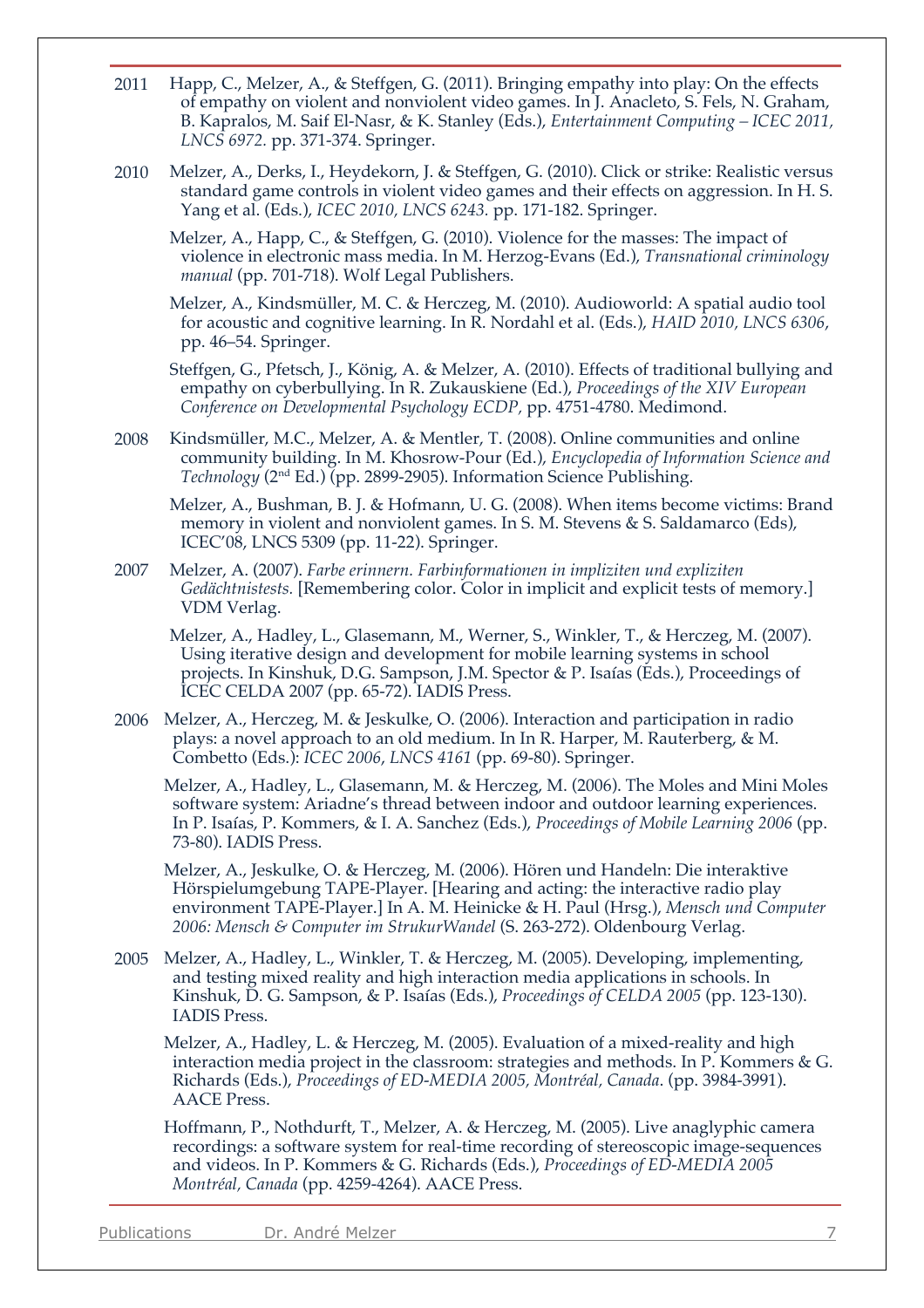- 2002 Melzer, A. (2002). Von roten Autos und blauen Töpfen: Farbinformationen in impliziten und expliziten Gedächtnistests. Dissertation. [On red cars and blue pots: color information in implicit and explicit memory tests.] *Unpublished Dissertation.* Trier: Universitätsbibliothek. http://ubt.opus.hbz-nrw.de/volltexte/2004/191/.
- 2000 Melzer, A. & Wippich, W. (2000). Effects of color in implicit memory. *Consciousness and Cognition. Proceedings of ASSC4: The Fourth Meeting of the Association for the Scientific Study of Consciousness - The Unity of Consciousness: Binding, Integration, and Dissociation, 9*(2). 47.

Wagener, M., Mecklenbräuker, S., Wippich, W., Saathoff, J. & Melzer, A. (2000). Preparing a cup of tea and writing a letter: Do script-based actions influence the representation of a real environment? In C. Freksa, C. Habel, & K.-F. Wender (Eds.): *Spatial Cognition II: An interdisciplinary approach to representing and processing spatial knowledge* (pp. 363-386). Springer.

#### Peer Reviewed Journal Articles

- 2022 Fernandez de Henestrosa, M., Billieux, J., & Melzer, A. (in press). Players' values, psychological needs and well-being: Exploring the role of Battle Royale video games through the lens of the Self-Determination Theory. *Games and Culture*.
	- Holl, E., & Melzer, A. (in press). Moral minds in gaming  $-A$  quantitative case study of moral decisions in Detroit: Become Human. *Journal of Media Psychology*. Advance online publication. https://doi.org/10.1027/1864-1105/a000323
	- Holl, E., Steffgen, G., & Melzer, A. (in press). To kill or not to kill An experimental test of moral decision-making in gaming*. Entertainment Computing*. Advance online publication. https://doi.org/10.1016/j.entcom.2022.100485
	- Hutmacher, D., Eckelt, M., Bund, A., Melzer, A., & Steffgen, G. (2022). *Mindfulness extends the trans-contextual model for autonomous motivation in physical education and leisuretime.* [Manuscript submitted for publication]. Department of Behavioural and Cognitive Sciences, University of Luxembourg.
	- Kakoschke, K., Hale, M.-L., Sischka, P. E., & Melzer, A. (2022). *Meatless masculinity: Motives of males following a vegan or vegetarian diet and their attitudes towards gender roles*. [Manuscript submitted for publication]. Department of Behavioural and Cognitive Sciences, University of Luxembourg.
	- Wagener, G. L., Felten, A., & Melzer, A. (2022). *The Hormones of "Dark" Personalities: Dark Tetrad and violent gaming effects on aggression, cortisol and testosterone levels.*  [Manuscript submitted for publication]. Department of Behavioural and Cognitive Sciences, University of Luxembourg.
	- Wagener, G. L., & Melzer, A. (2022). *Violence in video games influences affect but has no generalized desensitizing effect on pain-related responses.* [Manuscript submitted for publication]. Department of Behavioural and Cognitive Sciences, University of Luxembourg.
- 2021 Sischka, P., Melzer, A., Schmidt, A. F., & Steffgen, G. (2021). Psychological contract violation or basic need frustration? Psychological mechanisms behind the effects of workplace bullying*. Frontiers in Psychology – Organizational Psychology.* https://www.frontiersin.org/articles/10.3389/fpsyg.2021.627968/full

Tiemann, A., Melzer, A. & Steffgen, G. (2021). Nationwide implementation of media literacy training sessions on internet safety. *Communications*, (), 000010151520210049. https://doi.org/10.1515/commun-2021-0049

Wagener, G. L., Berning, M., Costa, A., Steffgen, G., & Melzer, A. (2021). Effects of emotional music on facial emotion recognition in children with Autism Spectrum Disorder (ASD). *Journal of Autism and Developmental Disorders, 51, 3256–3265*. doi:10.1007/s10803-020-04781-0

| <b>Publications</b><br>Dr. André Melzer |  |
|-----------------------------------------|--|
|-----------------------------------------|--|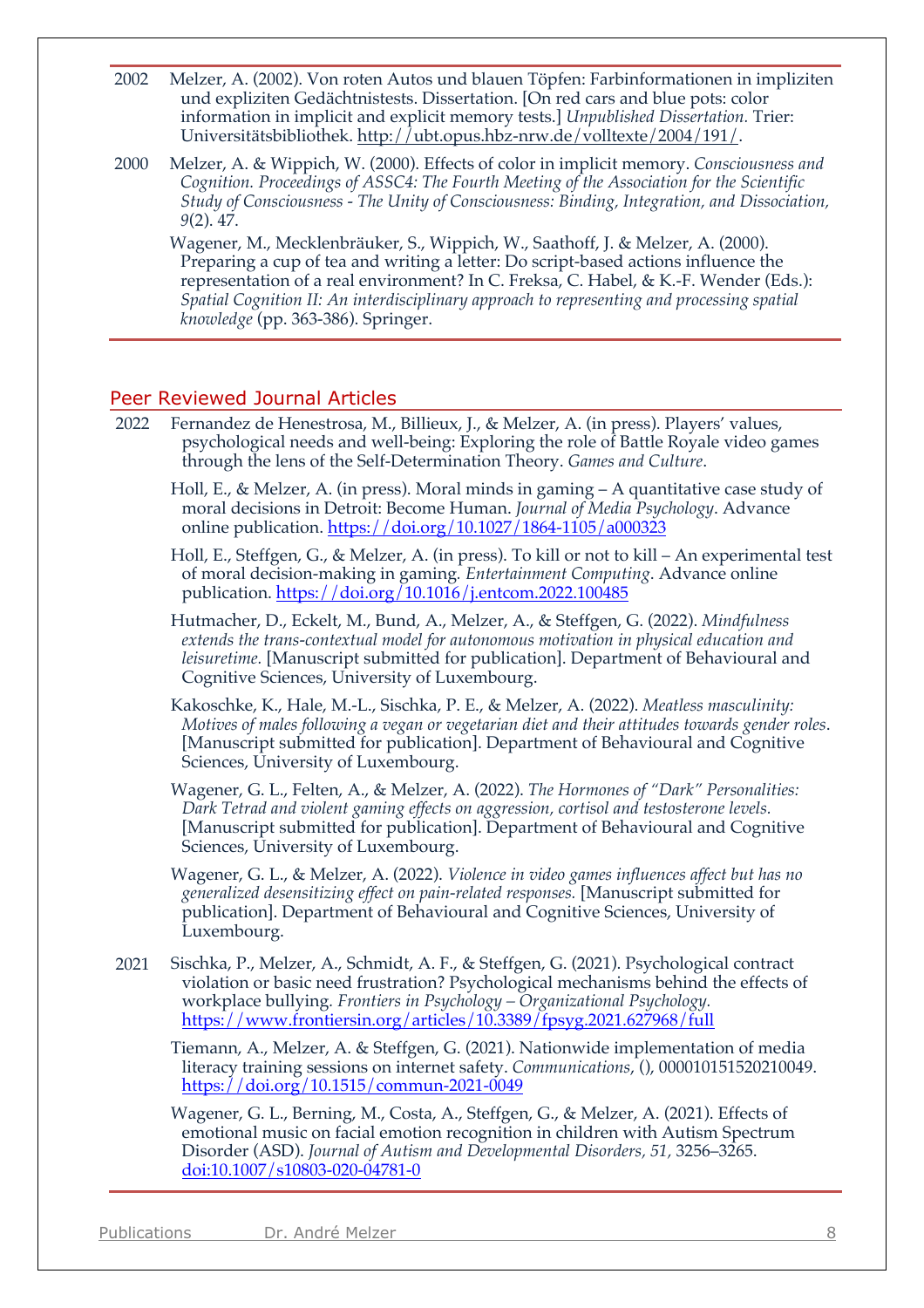- 2020 Holl, E., Bernard, S., & Melzer, A. (2020). Understanding moral decision-making in video games: A focus group study. *Human Behavior and Emerging Technologies, 2020,* 1- 10. doi:10.1002/hbe2.189
- 2019 Deleuze, J., Maurage, P., Schimmenti, A., Nuyens, F., Melzer, A., & Billieux, J. (2019). Escaping reality through video games: Positive implicit attitudes for virtual worlds among gamers. *Journal of Addictive Disorders, 245,* 1024-1031. doi:10.1016/j.jad.2018.11.078
- 2018 King, D. L. & Gaming Industry Response Consortium, including Melzer, A. (2018). Comment on the global gaming industry's statement on ICD-11 gaming disorder: A corporate strategy to disregard harm and deflect social responsibility? *Addiction, 113*(11), 2145-2146. DOI:10.1111/add.14388
- 2016 Happ, C., Melzer, A., & Steffgen, G. (2016). Trick with treat. Reciprocity increases the willingness to communicate personal data. *Computers in Human Behavior*, *61*, 372-377. http://dx.doi.org/10.106/j.chb.2016.03.026
- 2015 Happ, C., Melzer, A., & Steffgen, G. (2015). Like the good or bad guy The role of empathy in prosocial and violent video games. *Psychology of Popular Media Culture, 4*(2), 80-96*.* doi:10.1037/ppm0000021

Schaan, V. & Melzer, A. (2015). Parental mediation of children's television and video game use: Active and embedded in family processes. *Journal of Children and Media, 9*(1), 58-76. DOI: 10.1080/17482798.2015.997108

2013 Happ, C., Melzer, A., & Steffgen, G. (2013). Superman vs. BAD man? – The effects of empathy and game character in violent video games. *Cyberpsychology, Behavior, and Social Networking, 16*(10), 774-778*.* doi:10.1089/cyber.2012.0695

Whitaker, J. L., Melzer, A., Steffgen, G., & Bushman, B. J. (2013). The allure of the forbidden: Breaking taboos, frustration, and attraction to violent video games. *Psychological Science, 24*(4), 507-513*.* doi: 10.1177/0956797612457397

- 2012 Gollwitzer, M. & Melzer, A. (2012). Macbeth and the joystick: Evidence for moral cleansing after playing a violent video game. *Journal of Experimental Social Psychology, 48,* 1356-1360*,* doi:10.1016/j.jesp.2012.07.001
- 2011 Steffgen, G., König, A., Pfetsch, J. & Melzer, A. (2011). Are cyber bullies less empathic? Adolescents' cyber bullying behavior and empathic responsiveness. *Cyberpsychology, Behavior, and Social Networking, 14*(11), 643-648. doi:10.1089/cyber.2010.0445
- 2009 Steffgen, G., König, A., Pfetsch, J. & Melzer, A. (2009). The role of empathy for adolescents' cyberbullying behaviour. *Kwartalnik Pedagogiczny, 214*(4), 183-198*.*

Melzer, A., Hadley, L., Glasemann, M., Günther, S., Winkler, T. & Herczeg, M. (2009). Iterative design of mobile learning systems for school projects. *Technology, Instruction, Cognition and Learning, 6*(4), 235-251.

- 2006 Melzer, A., Hadley, L., Glasemann, M. & Herczeg, M. (2006). Using the Moles and Mini Moles software system to bridge the gap between indoor and outdoor learning experiences. *IADIS International Journal on WWW/Internet,* 4(2), 46-58.
- 2006 Hupbach, A., Melzer, A. & Hardt, O. (2006). The mere exposure effect is sensitive to color information: Evidence for color effects in a perceptual implicit memory test. *Experimental Psychology, 53*(3), 233-245.
- 1998 Wippich, W., Melzer, A. & Mecklenbräuker, S. (1998). Picture or word superiority effects in implicit memory: levels of processing, attention and retrieval constraints. *Swiss Journal of Psychology, 51*, 33-46.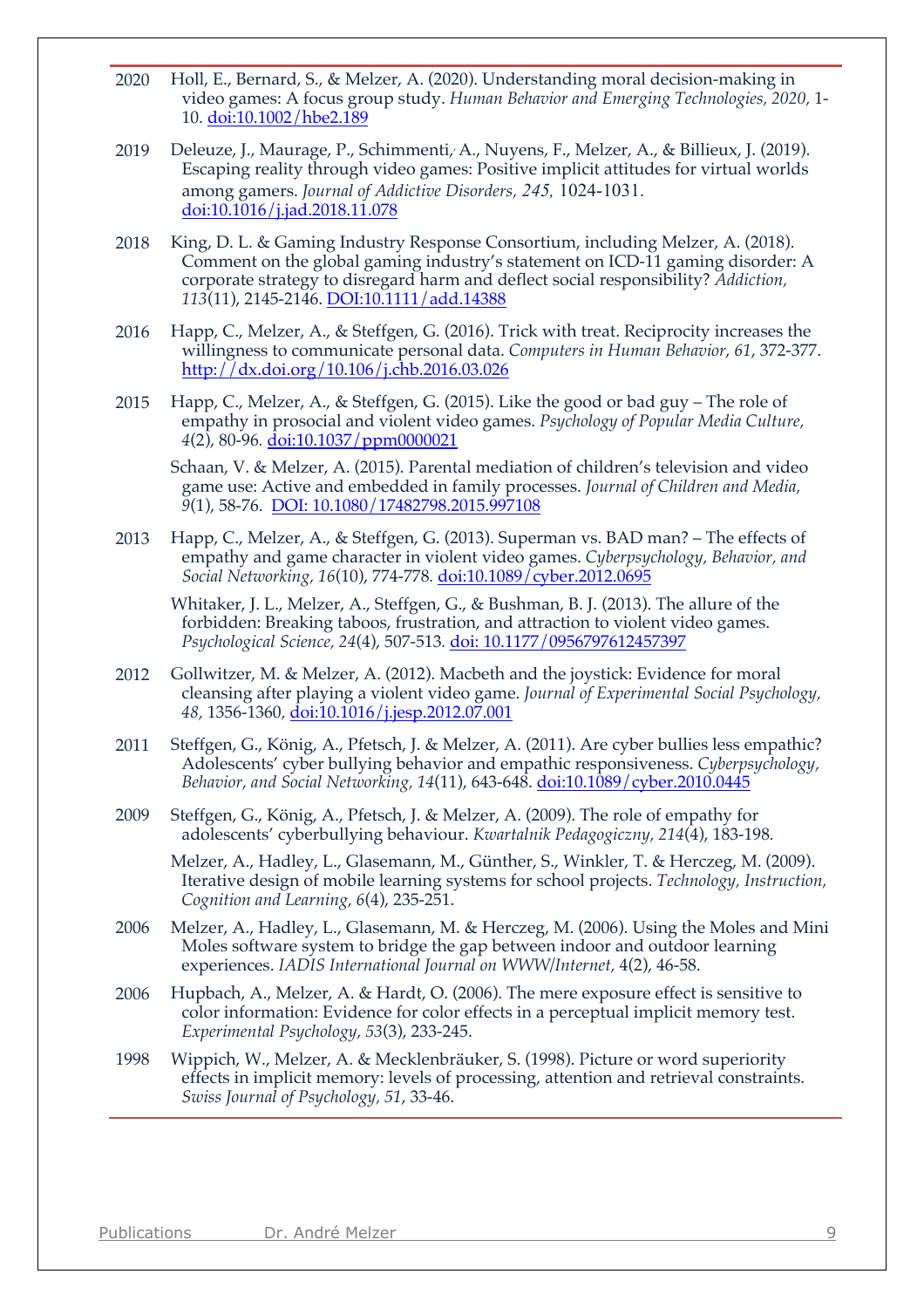#### Peer-reviewed Proceedings

2022 Holl, E., Sischka, P., & Melzer, A. (2022, May 26-30). *Development and validation of the Motivation to Play Scale (MOPS)* [Poster presentation]. 72<sup>nd</sup> Annual conference of the International Communication Association (ICA), Paris, France.

Holl, E., Wagener, G. L., & Melzer, A. (2022, July 18-22). *Cracking under pressure? Investigating gender-related stereotype threat and gaming performance* [Conference presentation]. 2022 World Meeting of the International Society for Research on Aggression (ISRA), Ottawa, Canada.

Melzer, A. (2022, June 5-9). *Gender role beliefs and the problem of identifying violence in Intimate Partner Violence* [Conference presentation]. 17th International Symposium of the World Society of Victimology, San Sebastian/Donostia, Spain.

Wagener, G. L., & Melzer, A. (2022, July 18-22). *The hormones of "dark" personalities: Dark Tetrad and violent gaming effects on aggression, cortisol and testosterone levels.* [Conference presentation]. 2022 World Meeting of the International Society for Research on Aggression (ISRA), Ottawa, Canada.

2021 Grohmann, L., Holl, E., & Melzer, A. (2021, September 8-10). *Moral judgment in video games: Effects of medium, moral intuitions and media-based empathy* [Conference presentation]. 12<sup>th</sup> Media Psychology conference of the DGPs, Aachen, Germany.

Holl, E., & Melzer, A. (2021, September 8-10). *To kill or not to kill - Behavioral, physiological and personality markers of moral decision-making in video games* [Conference presentation]*.* 12th Media Psychology conference of the DGPs, Aachen, Germany.

Holl, E., & Melzer, A. (2021, November 2-5). *Kill or spare – Moral decision-making in video games* [Conference presentation]. 20<sup>th</sup> International Conference on Entertainment Computing ICEC), Coimbra, Portugal.

Holl, E., Wagener, G. L., & Melzer, A. (2021, May 27-31). *Motivation to Play Scale (MOPS): Measuring gaming motivation with a comprehensive instrument* [Conference presentation]*.* 71st Annual conference of the International Communication Association (ICA), Denver, CO.

Melzer, A., & Holl, E. (2021, September 8-10). *An integrative model of moral processing for the video game medium* [Conference presentation]. 12<sup>th</sup> Media Psychology conference of the DGPs, Aachen, Germany, September 8-10, 2021.

Wagener, G. L., Felten, A., & Melzer, A. (2021, May). *The hormones of Dark Souls: The Dark Tetrad and violent gaming effects on aggression, cortisol and testosterone levels* [Conference presentation]*.* 71st Annual conference of the International Communication Association (ICA), Denver, CO.

2020 Hale, M.-L., Ses, O., & Melzer, A. (2020, February 27-29). *#InstaGratifications. A crosscultural comparison of social media uses, perceptions and stereotypes between Luxembourg and Turkey* [Poster presentation]*.* 2020 SPSP Convention, New Orleans.

Holl, E., Bernard, S., & Melzer, A. (2020, May 21-25). *Understanding moral decisionmaking in video games: A focus group study* [Conference presentation]. 70<sup>th</sup> Annual conference of the International Communication Association (ICA), Gold Coast, Australia.

2019 Holl, E., Wagener, G. L., & Melzer, A. (2019, May 24-28). *Who's afraid of Donkey Kong? Testing the Stereotype Threat effect in video gaming* [Poster presentation]. Paper presented at the 69<sup>th</sup> Annual conference of the International Communication Association (ICA), Washington, DC.

Kimmel, M., Randall, A.K., Melzer, A., & Langlais, M. (2019, July 18-21). *Associations between internal stress and social media use in romantic relationships: Mediating effects of negative emotion* [Conference presentation]*.* Mini IARR Conference on Applied Relationships in Brighton, United Kingdom.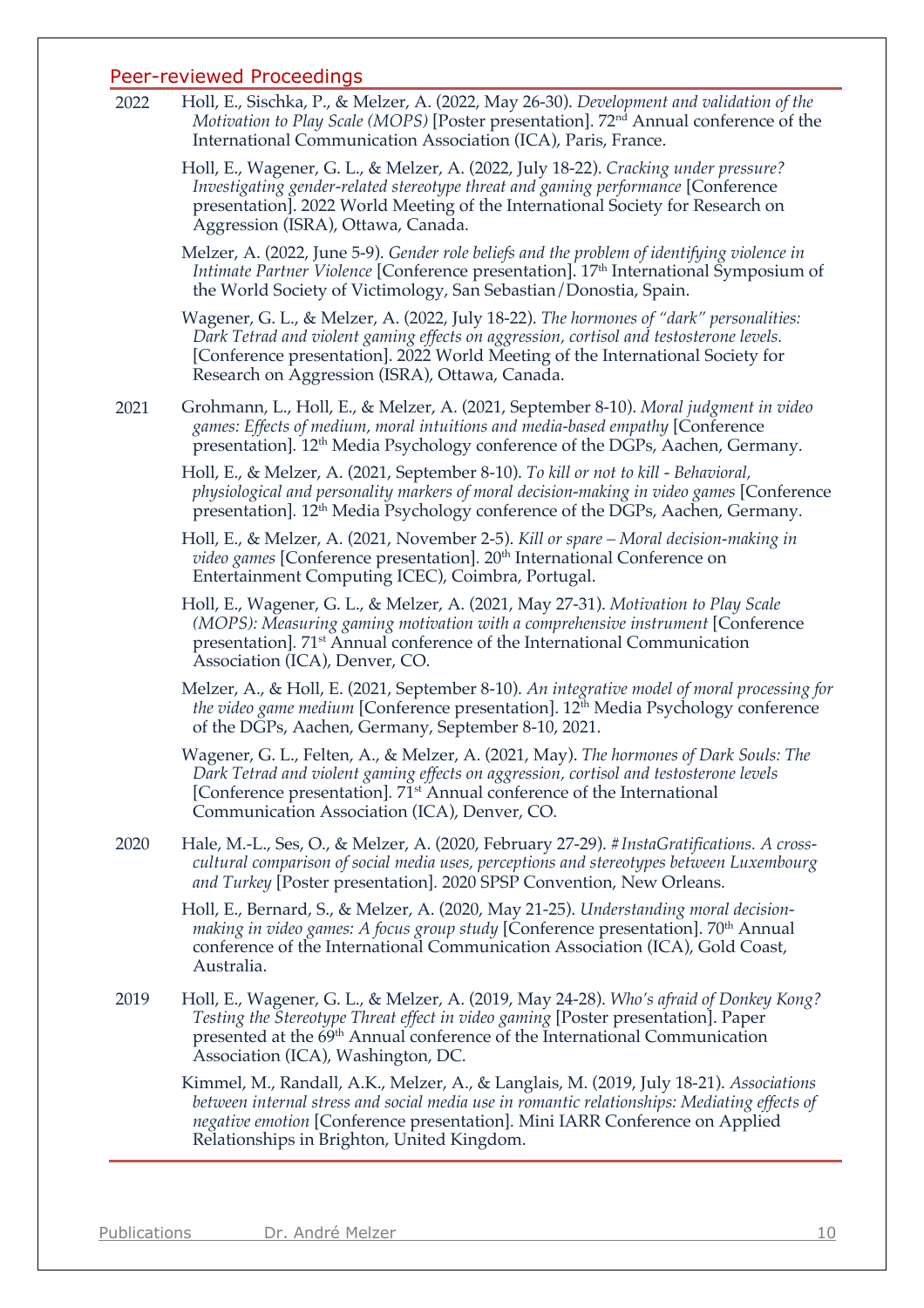Melzer, A. (2019, November 7-8). *"Dark" personality traits, moral disengagement, and violent video game preferences* [Conference presentation]. 24<sup>th</sup> Workshop Aggression, Stavanger, Norway.

2018 Melzer, A. & Engelberg, E. (2018, May 24-28). *Dark Souls like "Dark Souls": Personality characteristics and preference for violent video games* [Conference presentation]*.* Paper presented at the 68th Annual conference of the International Communication Association (ICA), Prague, Czech Republic.

Melzer, A. & Wagener, G. L. (2018, May 24-28). *How to threaten male gamers: The effects of stereotype threat on video game performance* [Poster presentation]*.* 68th Annual conference of the International Communication Association (ICA), Prague, Czech Republic.

- 2017 Fernandez de Henestrosa, M. & Melzer, A. (2017, June 25-29). *The effects of sexualized*  violence in video games on Rape Myth Acceptance [Conference presentation]. 67<sup>th</sup> Annual conference of the International Communication Association (ICA), San Diego, CA.
- 2016 Happ, C., Melzer, A., & Steffgen, G. (2016, June 9-13). *Trading password for chocolate? Reciprocity increases the willingness to communicate personal data* [Conference presentation]*.* 66th Annual conference of the International Communication Association (ICA), Fukuoka, Japan.

Melzer, A. & Engelberg, E. (2016, June 9-13). *Game character appeal in the eye of the beholder: The role of gendered perceptions* [Conference presentation]. 66th Annual conference of the International Communication Association (ICA), Fukuoka, Japan.

2015 Engelberg, E. & Melzer, A. (2015, May 21-25). *Gendered self-concept: What does it reveal about people's preference for violent video games?* [Conference presentation]. 65th Annual conference of the International Communication Association (ICA), Puerto Rico.

Melzer, A. (2015, May). *Do moral concerns predict moral memory after playing violent video*  games? [Poster presentation]. 65<sup>th</sup> Annual conference of the International Communication Association (ICA), Puerto Rico.

2014 Melzer, A., Happ, C., & Steffgen, G. (2014, May 22-26). *Moral disengagement as a predictor of violent video game preference* [Conference presentation]. 64<sup>th</sup> Annual conference of the International Communication Association (ICA), Seattle, WS..

Schaan, V. & Melzer, A. (2014, May 22-26). *Parental mediation of children's television and video game use: Active and embedded in family processes* [Conference presentation]*.* Presentation at the 64<sup>th</sup> Conference of the International Communication Association (ICA), Seattle, WS.

- 2013 Melzer, A. & Gollwitzer, M. (2013, June 17-21). *Macbeth and the media: Effects of violent media on perceived moral purity and self-regulatory behavior* [Conference presentation]*.* 63rd Annual conference of the International Communication Association (ICA), London, UK.
- 2011 Happ, C., Melzer, A., & Steffgen, G. (2011, October 5-8). *Bringing empathy into play: On*  the effects of empathy on violent and nonviolent video games [Conference presentation]. 10<sup>th</sup> International Conference on Entertainment Computing (ICEC)*,* Vancouver, CA.
- 2010 Melzer, A., Derks, I., Heydekorn, J. & Steffgen, G. (2010, September 8-11). *Click or strike: Realistic versus standard game controls in violent video games and their effects on aggression* [Conference presentation]. 9<sup>th</sup> International Conference on Entertainment Computing (ICEC), Seoul, Korea.

Melzer, A., Kindsmüller, M. C. & Herczeg, M. (2010, September 16-17). *Audioworld: A spatial audio tool for acoustic and cognitive learning* [Conference presentation]. Haptic and Audio Interaction Design - 5th International Workshop, HAID 2010, Copenhagen, Denmark.

Steffgen, G., Pfetsch, J., König, A. & Melzer, A. (2010, August 18-22). *Effects of traditional bullying and empathy on cyberbullying* [Conference presentation]. XIV European Conference on Developmental Psychology ECDP*,* Vilnius, Lithuania.

Publications Dr. André Melzer 11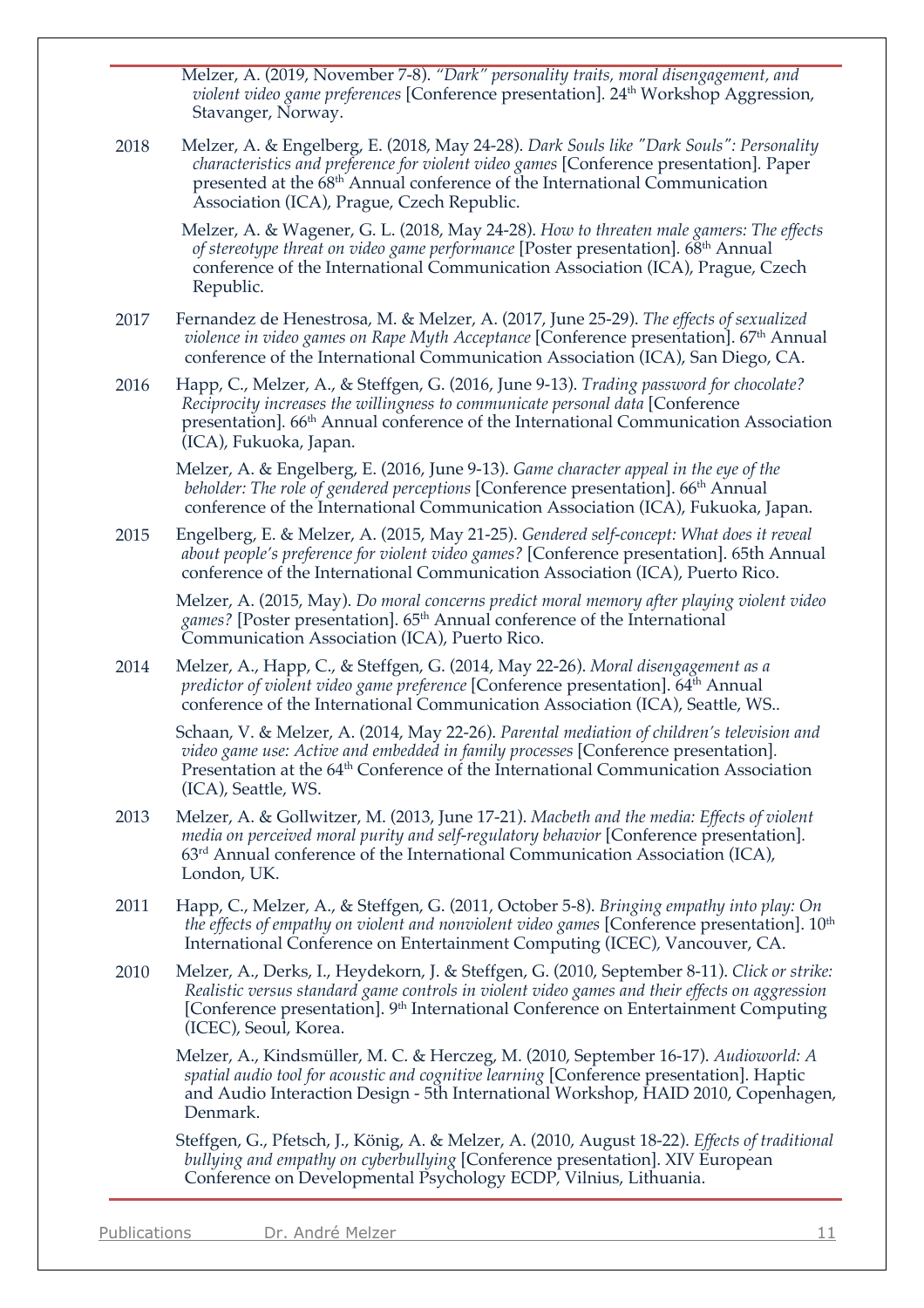| 2009 | Melzer, A. (2009, September 9-11). Click or strike: Realistic versus standard game controls in<br>violent tcomputer games and their effects on aggression [Conference presentation]. 6th<br>conference of the Media Psychology Division of the German Psychological Society,<br>Duisburg, Germany.                                                   |
|------|------------------------------------------------------------------------------------------------------------------------------------------------------------------------------------------------------------------------------------------------------------------------------------------------------------------------------------------------------|
|      | Melzer, A. (2009, September 2-4). Klicken oder zuschlagen: Welche Rolle spielt eine<br>realitätsnahe Spielsteuerung in einem gewalthaltigen Computerspiel für die<br>Aggressionsbereitschaft? [Conference presentation]. 12. Tagung der Fachgruppe<br>Sozialpsychologie, Luxemburg.                                                                  |
| 2008 | Melzer, A., Bushman, B. J. & Hofmann, U. G. (2008, September 25-27). When items<br>become victims: Brand memory in violent and nonviolent games [Conference presentation].<br>Presentation at the 7 <sup>th</sup> International Conference on Entertainment Computing (ICEC),<br>Pittsburgh, PA.                                                     |
| 2007 | Melzer, A., Hadley, L., Glasemann, M., Werner S., Winkler, T. & Herczeg, M. (2007,<br>December 7-9). Using iterative design and development for mobile learning systems in school<br>projects [Conference presentation]. IADIS International Conference Cognition and<br>Exploratory Learning in Digital Age 2007, Algarve, Portugal.                |
| 2006 | Melzer, A., Herczeg, M. & Jeskulke, O. (2006, September 20-22). Interaction and<br>participation in radio plays: a novel approach to an old medium [Conference presentation].<br>6 <sup>th</sup> International Conference on Entertainment Computing (ICEC), Cambridge, UK.                                                                          |
|      | Melzer, A., Hadley, L., Glasemann, M. & Herczeg, M. (2006, June 14-16). The Moles and<br>Mini Moles software system: Ariadne's thread between indoor and outdoor learning<br>experiences [Conference presentation]. IADIS International Conference on Mobile<br>Learning, Dublin, Ireland.                                                           |
|      | Melzer, A., Jeskulke, O. & Herczeg, M. (2006, September 3-6). Hören und Handeln: Die<br>interaktive Hörspielumgebung TAPE-Player [Conference presentation]. Mensch und<br>Computer 2006: Mensch & Computer im StrukurWandel, Gelsenkirchen, Germany.                                                                                                 |
| 2005 | Melzer, A., Hadley, L., Winkler, T. & Herczeg, M. (2005, December 14-16). Developing,<br>implementing, and testing mixed reality and high interaction media applications in schools<br>[Conference presentation]. IADIS International Conference Cognition and Exploratory<br>Learning in Digital Age 2005, Porto, Portugal.                         |
|      | Melzer, A., Hadley, L. & Herczeg, M. (2005, June 27-July 2). Evaluation of a mixed-reality<br>and high interaction media project in the classroom: strategies and methods [Conference<br>presentation]. World Conference on Educational Multimedia, Hypermedia &<br>Telecommunications (ED-MEDIA), Montréal, Canada.                                 |
|      | Hoffmann, P., Nothdurft, T., Melzer, A. & Herczeg, M. (2005, June 27-July 2). Live<br>anaglyphic camera recordings: a software system for real-time recording of stereoscopic image-<br>sequences and videos [Conference presentation]. World Conference on Educational<br>Multimedia, Hypermedia & Telecommunications (ED-MEDIA), Montréal, Canada. |
|      | Winkler, T., Arend, S., Hadley, L., Melzer, A. & Herczeg, M. (2005). Bubble Caster – a<br>mixed reality children application for interactive shadow play. Proceedings of IDC<br>2005, Boulder, Colorado, USA. CD-Rom.                                                                                                                                |
| 2004 | Melzer, A., Hasse, S., Jeskulke, O., Schön, I. & Herczeg, M. (2004, September 1-3). The<br>interactive and multi-protagonist film: A hypermovie on DVD [Conference presentation].<br>4 <sup>th</sup> International Conference on Entertainment Computing (ICEC), Eindhoven, the<br>Netherlands.                                                      |
|      | Jeskulke, O., Hasse, S., Melzer, A., Schön, I. & Herczeg, M. (2004, September 5-8). <i>Der</i><br>interaktive Perspektivenfilm als Hyperfilm auf Video-DVD [Conference presentation].<br>Mensch und Computer 2004: Allgegenwärtige Interaktion, Paderborn, Germany.                                                                                  |
| 2000 | Melzer, A. & Wippich, W. (2000, June 29-July 2). Effects of color in implicit memory<br>[Conference presentation]. 4 <sup>th</sup> Meeting of the Association for the Scientific Study of<br>Consciousness - The Unity of Consciousness: Binding, Integration, and Dissociation<br>(ASSC4), Brussels, Belgium.                                       |
|      |                                                                                                                                                                                                                                                                                                                                                      |